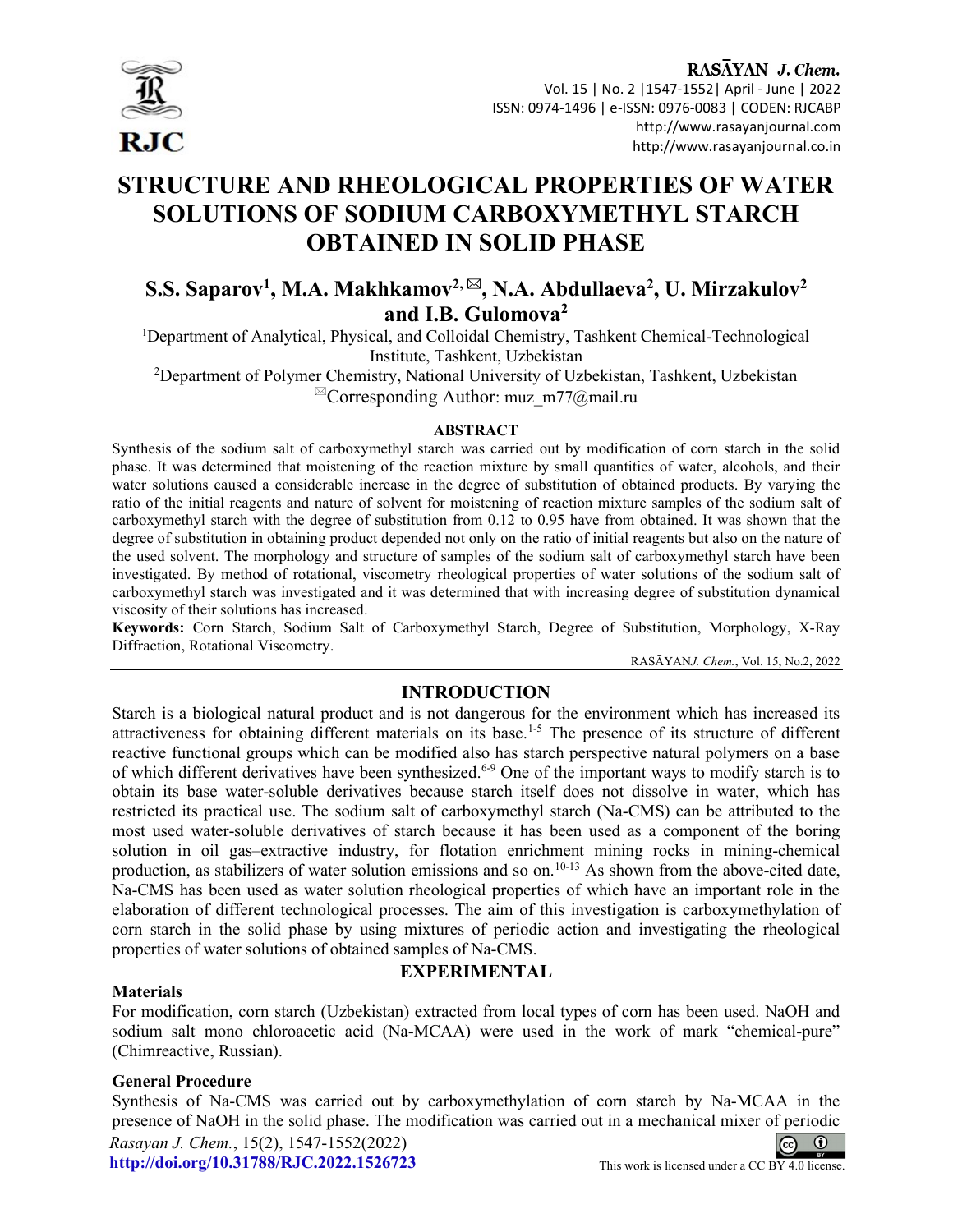action equipped with paired Z-shaped blades rotating in different directions around the horizontal axis and providing high friction of the reaction mixture (Fig.-1).



Fig.-1: Photography of Inner Appearance Of Bunker (A) and Scheme (B) of Two Screw Mixer Used for Starch Carboxymethylation: 1-Bunker; 2-Z-Figurative Blades; 3-Unlocked Folds; 4- Rotors; 5- Electric Motors; 6- Equipment for Injection of Solvent in Reaction Mixture.

A synthesis of Na-CMS load of initial components in the bunker has been carried out in the following order: starch, then pounded NaOH by three portions with interval 2-3 min, and then Na-MCAA also by three portions with interval 2-3 min. Simultaneously, their mixing and solvent injection was carried out. At injection of solvent in the reaction mixture in the bunker, it is necessary to watch for its consistency because it is inadmissible of stickiness-formation. Carboxymethylation of starch was carried out at a temperature of 25-28С. Purification of Na-CMS from impurities was carried out by precipitation of its water solution in ethanol. Before the determination of DS of samples of Na-CMS, they were purified by triple re-precipitation.

## Method of Investigation

The DS of the Na-CMS samples was determined according to the method described in the works.<sup>14,15</sup> SEM-analysis were carried out on the microscope EVO MA10 (Carle Zeiss, Germany), equipped with an INCA Energy microanalyzer (Oxford Instruments, Great Britain). X-ray structural analysis of Na-CMS samples was carried out on a diffractometer «Panalytical Empyrean» (The Netherlands) equipped with Cu-tube (K $\alpha$ 1=1.5406Å). Measurements were carried out at room temperature in an interval of 20 in the range of corners 0-90° in the regime of step-by-step scanning with a step of 0.013° and duration of signal accumulation in point 5 s. Rheological investigations of water solutions of Na-CMS have been carried out on rotational viscosimetry «Rheotest-2» of type RV (Germany) with using of the system of the cell of coaxial cylinders S/S2 in a wide range of rate gradient ( $\gamma$ ) and temperature (T) by the method.<sup>16</sup> Effective viscosity  $\eta_{\text{eff}}$  of solutions was calculated by the equation:

 $\eta_{\text{eff}} = \sigma / \gamma = z \alpha / \gamma$ 

Where:  $\sigma$ - shear stress, Pa·s;  $z=0.58$  constant of cell;  $\alpha$  – reading of device determined at different values of  $\chi$  s<sup>-1</sup>.

## RESULTS AND DISCUSSION

## Starch Carboxymethylation

Methods for obtaining Na-CMS can be divided into the so-called "solid phase", "aqueous" (carried out in aqueous media), and "suspension" (carried out in an organic solvent).<sup>17,18</sup> At this, the DS of Na-CMS obtained in organically mediums is higher than products obtained in water solutions or solid phase.<sup>19,20</sup> But from the technological point of view, the solid-phase method is preferable, since it is simpler in hardware design, economical since it does not require a large amount of solvent, and the resulting product is easy to dry. By this reason in this investigation to obtain Na-CMS, namely, the solid-phase method was used. Preliminary studies have shown that mixing the reagents in a completely dry state does not lead to the production of Na-CMS with a degree of substitution of more than 0.15, even for a long time (about 2 hours). By this reason, at mixing of reagents in a mixer for carrying out of the reaction of starch carboxymethylation injection of necessary quantities of different solvents (water, ethanol, and isopropanol, or their water solution with concentrations 20 and 80%) has been carried out. At this quantity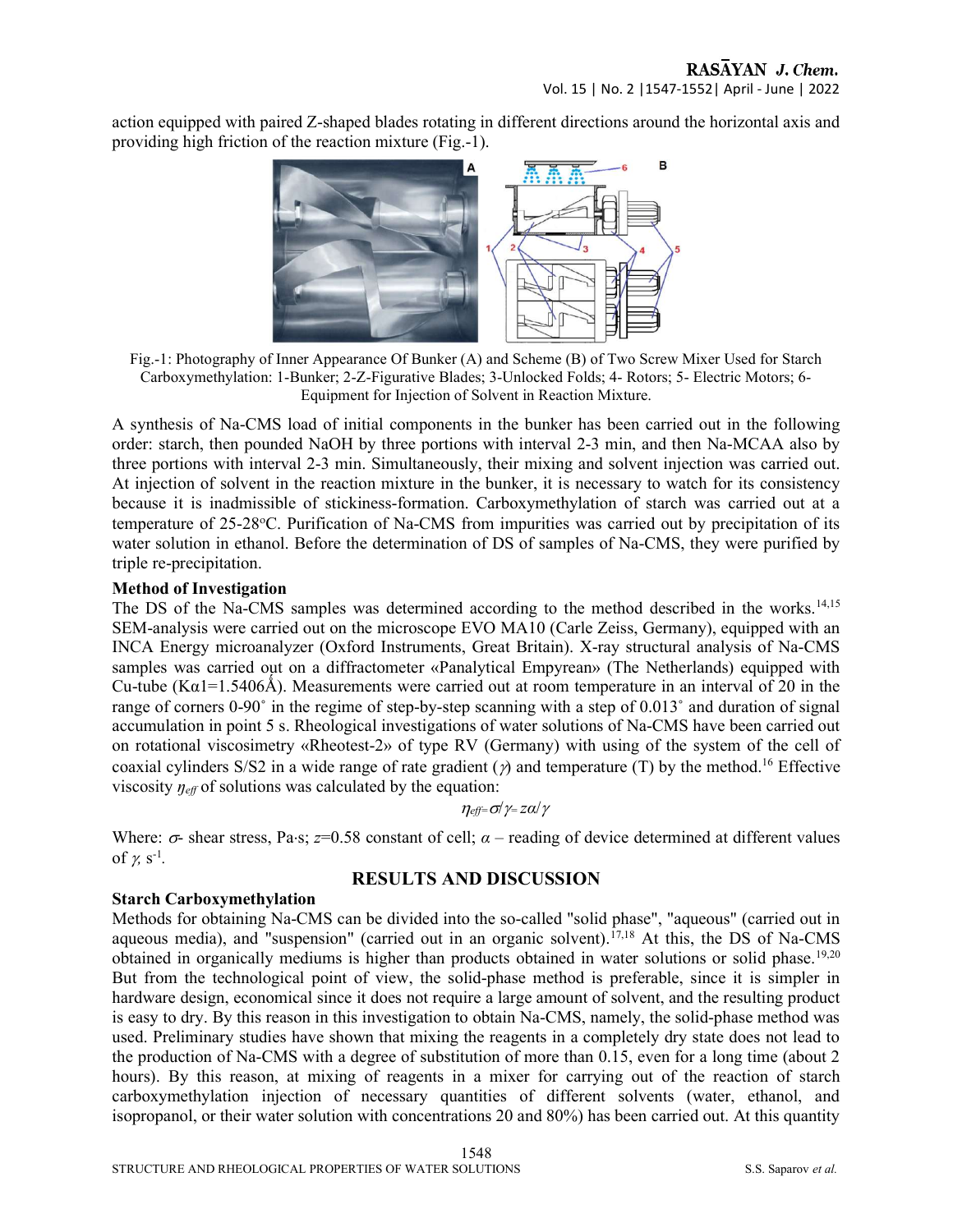of injected solvents depends on their nature, quantities of water, and water solutions of alcohols were about 20% from the mass of reagents but dried alcohols – before 35% owing to their light evaporation. It was shown that using this method has allowed to increase DS of obtained samples of Na-CMS. In Fig.-2 changing of DS of samples Na-CMS in dependence on time of starch modification at using water and 80% solution of ethanol used for moistening of reaction, systems is presented.<br> $DS_{0.7}$ ,



Fig.-2: Influence of Reaction Duration on DS of Obtained Samples Na-CMS in presence of 1-water; 2-80% solution of Ethanol. The Ratio of Reagents in Molar Fraction 1:1:1

From Fig.-2 it is shown that with an increase in the duration of carboxymethylation starch, the DS of forming Na-CMS also has increased. At using moistening 80% solution of ethanol DS of Na-CMS was higher than using water and also DS increased during 30 minutes and then didn't increase. And by this reason, at Na-CMS synthesis mixing of reagents in a reactor has carried at during 30 minutes. The influence of the mole ratio of reagents on the DS of obtaining Na-CMS has been investigated (Table-1) and it was shown that increasing NaOH and Na-CMS quantity has caused its increase. In this calculation, the molecular mass of starch, and the molecular mass (162 g/mole) of anhydroglucose unit (AGU) from which starch has consisted were used.

| No. | The molar ratio of reagents,<br>AGU: NaOH: Na-MCAA | Solvent using for moistening of<br>the reaction mixture | DS of Na-CMS |
|-----|----------------------------------------------------|---------------------------------------------------------|--------------|
|     | 1:0.5:0.5                                          | water                                                   | 0.21         |
| 2   | 1:1:1                                              | water                                                   | 0.42         |
| 3   | 1:1.25:1.25                                        | water                                                   | 0.54         |
| 4   | 1:1:1                                              | ethanol (absolute)                                      | 0.32         |
| 5   | 1:1.25:1.25                                        | ethanol (absolute)                                      | 0.47         |
| 6   | 1:1:1                                              | 20% solution of ethanol                                 | 0.64         |
|     | 1:1.25:1.25                                        | 20% solution of ethanol                                 | 0.72         |
| 8   | 1:1:1                                              | 80% solution of ethanol                                 | 0.74         |
| 9   | 1:1.25:1.25                                        | 80% solution of ethanol                                 | 0.81         |
| 10  | 1:1:1                                              | isopropanol (absolute)                                  | 0.68         |
| 11  | 1:1.25:1.25                                        | isopropanol (absolute)                                  | 0.91         |
| 12  | 1:1:1                                              | 20% solution of isopropanol                             | 0.73         |
| 13  | 1:1.25:1.25                                        | 20% solution of isopropanol                             | 0.81         |
| 14  | 1:1:1                                              | 80% solution of isopropanol                             | 0.82         |
| 15  | 1:1.25:1.25                                        | 80% solution of isopropanol                             | 0.95         |

Table-1: Influence of Molar Ratio of Reagents and Solvents on DS obtained Samples of Na-CMS (Duration of Modification 30 min. Temperature  $25^{\circ}$ C)

As shown from table value of DS of forming Na-CMS has increased with increasing mole part of NaOH or Na-MCAA. DS is higher at using alcohols and their water solution in comparison with samples obtained at using water. Also, it was determined that at using alcohols for moistening of dry mass DS of forming products was lower in comparison with using their water solution. This has shown that alcohol has catalytically effect at starch carboxymethylation, which has been displayed in greater degree for isopropanol. These data have proved literature data by polysaccharides carboxymethylation<sup>21,22</sup> where it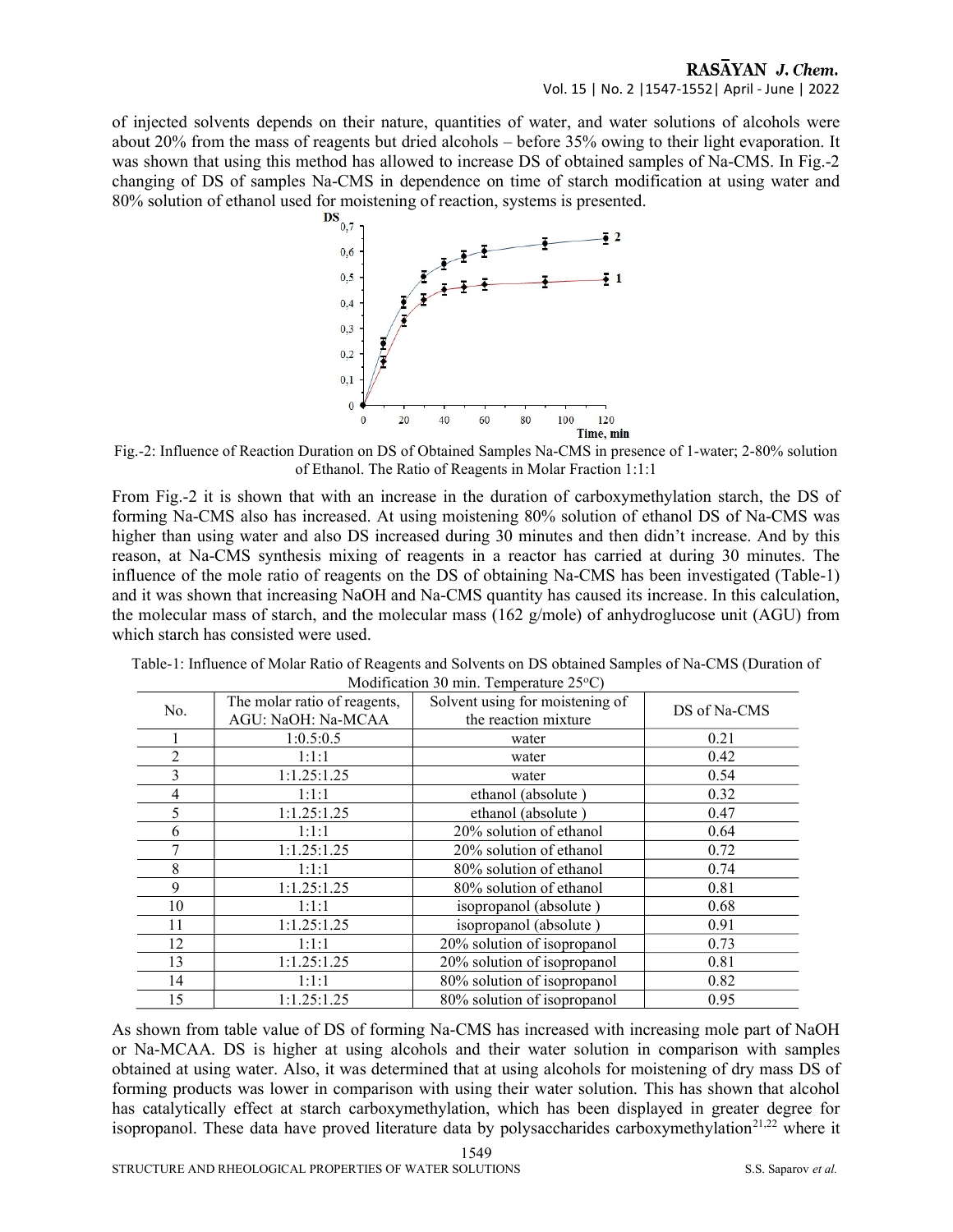## RASAYAN J. Chem. Vol. 15 | No. 2 |1547-1552| April - June | 2022

has been shown that at suspension method of Na-CMS obtained the DS of obtained samples was higher in comparison with samples obtained in water solutions. Investigation of solubility of obtained samples of Na-CMS in water has shown that samples with DS more than 0.15 have dissolved in water at room temperature. Samples of Na-CMS obtained using ethanol, isopropanol, and their 80% water solutions have dissolved easily and quickly in comparison with samples, obtained in presence of water. It was established that the nature of the solvent used as moistening the reaction mixture has influenced not only DS of obtained samples of Na-CMS but also their structure. For this reason, obtained samples of Na-CMS have been investigated by methods of XR- and SEM-analуsis.

## SEM Analуsis

In Fig.-3 SEM-microphotographic images of starch and samples of Na-CMS obtained in presence of different solvents used for moistening the reaction mixture are presented.



Fig.-3: Microphotography of Native Starch (A) and Samples of Na-CMS (B, C, D) Obtained by Modification: B-Obtained in Presence of 80% Isopropanol Solution (DS =0.82); C-Obtained in Presence of 80% Ethanol Solution (DS=0.81); D-Obtained in Presence of Water (DS=0.54)

As shown in Fig.-3 the microphotographic of Na-CMS obtained in different conditions differ from each other. The surface of the Na-CMS sample obtained using 80% solution of isopropanol has a small-porous structure (fig.-3, B), and the surface of the sample obtained using 80% water solution of ethanol has pores in low degree but they are larger (Fig.-3, C). The use of water for moistening the reaction mixture product has a more compact structure (Fig.-3, D). It is possible to maintain that the more porosity of Na-CMS samples the higher rate of its dissolution.

## X-ray Analysis

Analysis of diffractograms of Na-CMS samples has shown that with increasing their DS smoothing of peaks corresponding to crystal parts was carried out.



Fig.-4: Diffractograms of Starch and Samples of Na-CMS Having Different Values of DS

As shown for starch peaks in ranges 16, 19 on 24<sup>°</sup> have been observed corresponding to it is crystalline parts, and for Na-CMS samples smoothing of these peaks was observed. And care of Na-CMS with DS=0.95 these peaks completely are absent what has been witnessed about it is a completely amorphous structure. Investigations have shown that differences in diffractograms of Na-CMS samples have been

1550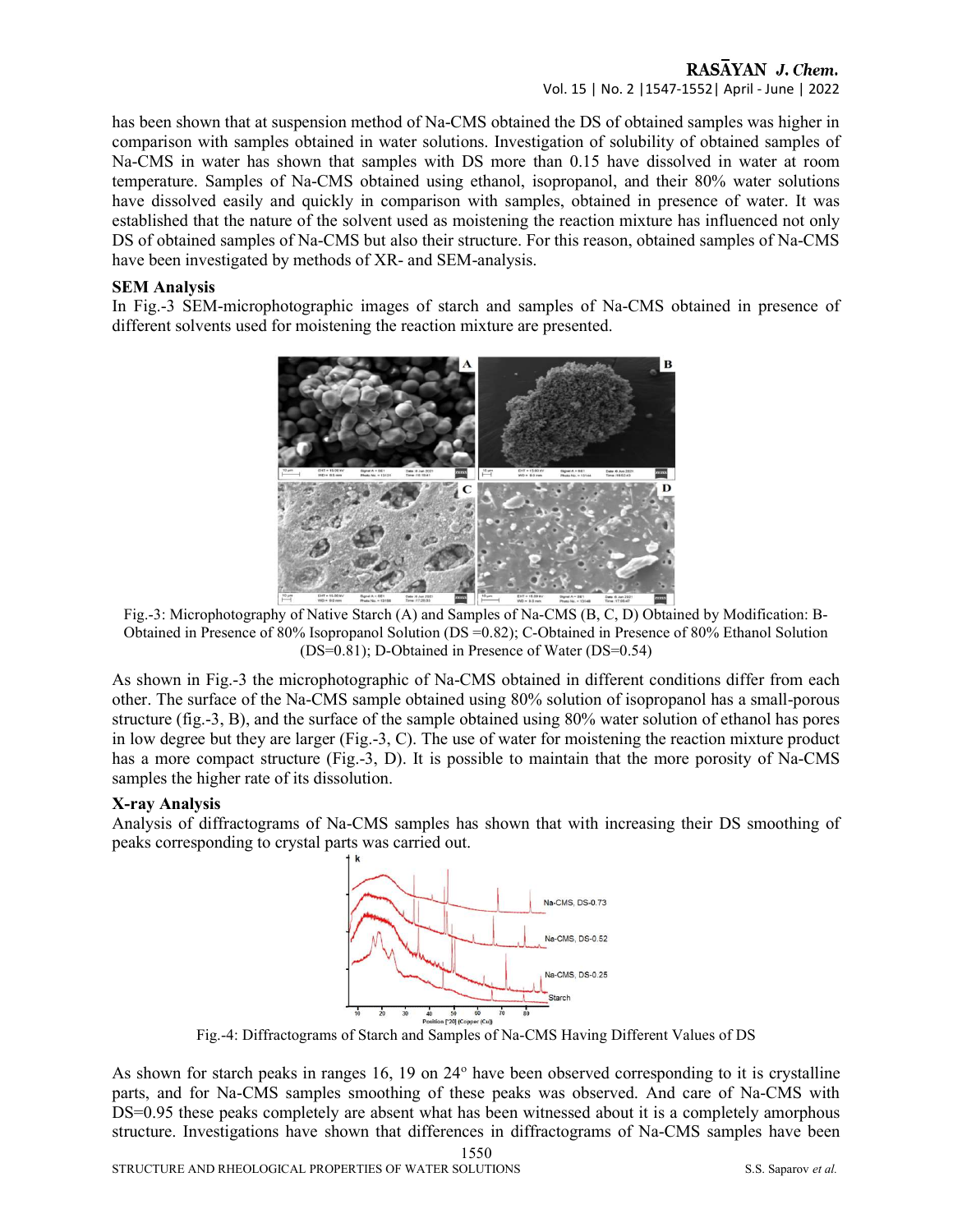caused by their DS and the nature of solvents used for moistening of reaction mixture did not render marked influence.

#### Rheology

Rheological investigations have been carried out in a range of  $\gamma$ =05–150; by the generation of shear flow, 10% water solution of Na-CMS at 25, 40, and 55°C.<br> $\frac{6}{50}$   $\frac{30}{25}$ 



Fig.-5: Dependence of Logarithm Effective Viscosity ( $ln \eta_{eff}$ ) on Gradient of Rate ( $\gamma$ ) for 10% Water Solutions of Na-CMS (DS=0.19) at Different Temperatures ( $\degree$ C): 1–25; 2–40, 3-55

In Fig.-5 rheograms of solution of Na-CMS with DS=0.73 are presented at different temperatures from which it is shown that they have an appearance characteristically for non-Newtonian liquids. Such behavior of solution has been caused by deformational changes of conformations of Na-CMS macromolecules in flow. Displacement of curves in a range of small values of viscosity has witnessed the weakening of intermolecular frictions in shear flow with temperature increasing. If we extrapolate  $\gamma \rightarrow 0$  in rheograms, then the condition  $ln \eta_{eff} = ln \eta$  is satisfied hence  $\eta_{eff} = h$ . Moreover,  $\eta$  characterizes the viscosity of the solution in the absence of flow, i.e. coefficient of internal friction, manifested by the offset of the thermal motion of the components of the liquid. In this case, the parameter  $\eta$  can be considered as the "dynamic" viscosity of the solution. The values of parameters  $\eta$  were determined for 10% water solutions of Na-CMS samples with DS 0.25; 0.52 and 0.73. Dependence of dynamical viscosity of Na-CMS solutions on temperature is presented in Fig.-6, from which it is shown that in all cases viscosity of Na-CMS solutions has decreased with increasing of DS in macromolecules of Na-CMS.



Fig.-6: Dependence of Dynamical Viscosity of 10% -Water Solutions of Na-CMS Samples on Temperature: 1, 2, 3– DS of Samples in 0.25; 0.52 and 0.73.

This is caused by the fact that with increasing of DS polymers, intermolecular interactions also increased. This fact caused amorphization of polymer structure which has been confirmed by XR-analysis of Na-CMS samples. In this case, it is also possible to destroy the helical structure of amylose and amylopectin macromolecules, which are part of the starch composition. Decreasing the viscosity of Na-CMS solutions will increase temperature can be explained by increasing of thermodynamic flexibility of macromolecules.

#### **CONCLUSION**

It was determined that chemical modification of corn starch in the solid phase and moistening of the reaction mixture by small quantities of solvents have caused an essential increase of DS obtained Na-CMS. It was also shown that alcohols have possessed a catalytic influence on this reaction. Moistening of